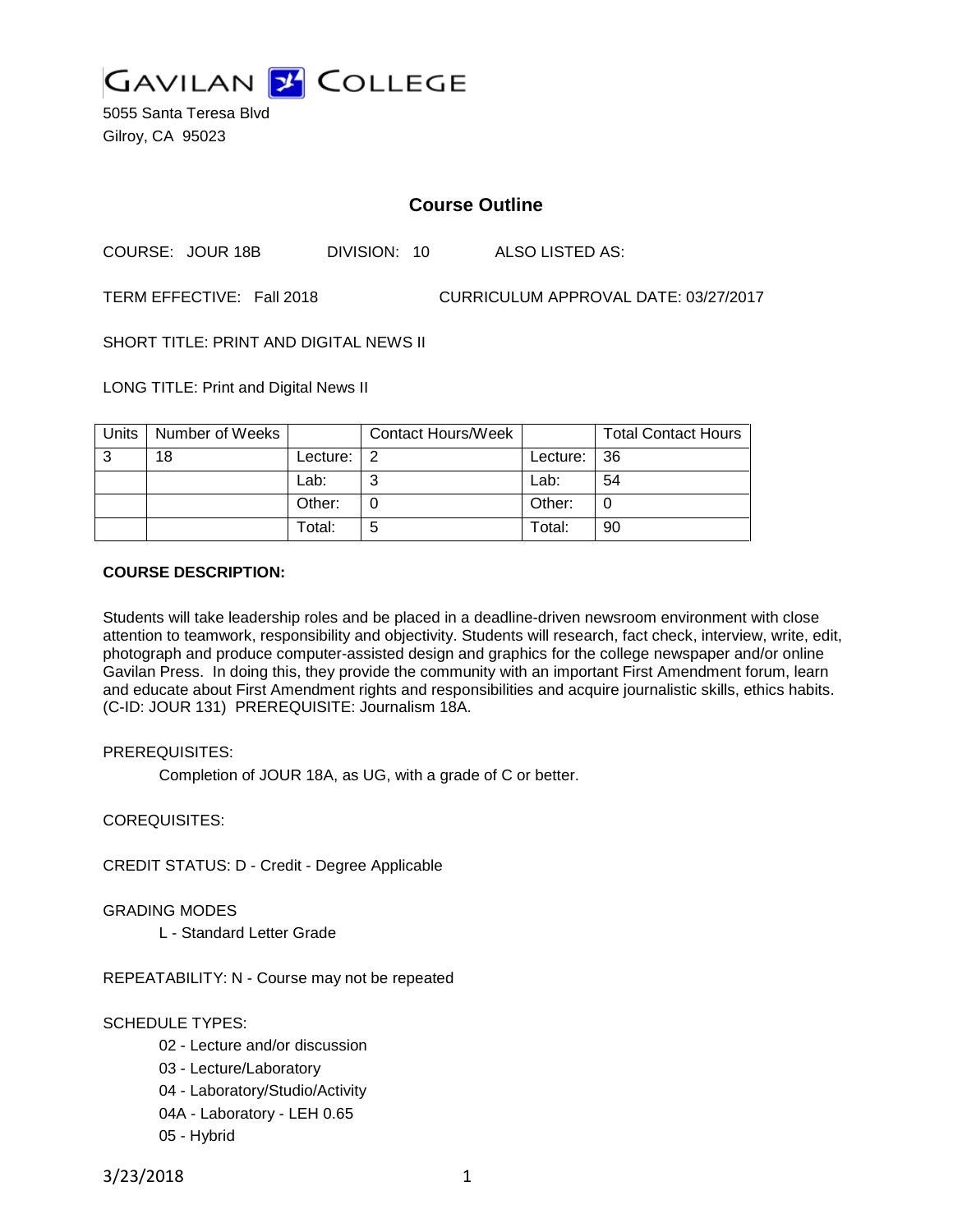72 - Dist. Ed Internet Delayed 73A - Dist. Ed Internet LAB-LEH 0.65

### **STUDENT LEARNING OUTCOMES:**

1. Students define relevant news content, gather news information, edit news and information into publishable form with attention to accuracy, clarity, thoroughness, fairness, AP style, media law and ethics. Measure of assessment: written assessment

Year assessed, or planned year of assessment: 2013

2. Students develop news and feature stories into written, visual, audio, video or other multimedia formats, determine the best format for telling a story, and develop effective design and layout for story presentation.

Measure of assessment: written assessment

Year assessed, or planned year of assessment: 2013

3. Students define and apply standard journalistic practices, practice constitutionally guaranteed freedom of the press while avoiding libel, employ best ethical practices, and differentiate between standard and substandard ethics.

Measure of assessment: written assessment

Year assessed, or planned year of assessment: 2013

4. Students develop leadership and management skills as editors in writing, photography, layout and multimedia design.

Measure of assessment: written assessment

Year assessed, or planned year of assessment: 2013

# **CONTENT, STUDENT PERFORMANCE OBJECTIVES, OUT-OF-CLASS ASSIGNMENTS**

Curriculum Approval Date: 03/27/2017

TOPIC 1: 12 hours

Media ethics and legal issues; responsibilities of the intermediate level journalist and editor

Out-of-class assignments: Read &

respond to project description. Define media ethics and libel and begin to interpret constitutionally guaranteed freedom of speech in the context of Gavilan College.

Student Performance Objectives:

Articulate advanced principles of media ethics and roles and responsibilities of the intermediate level journalist and editor.

TOPIC 2: 18 Hours

Reporting and Writing: leading others in

production

Out-of-class assignments: Plan schedule for production of all issues.

Student Performance Objectives: Students will manage others in meeting initial deadlines and provide leadership in

appropriate use of production strategies.

TOPIC 3: 18 Hours:

Storytelling through written, visual, audio, video or other multimedia formats

Out-of-class assignments: Students will compare the

presentation of news story in three formats

Student Performance Objectives: Students will distinguish between a story and its presentation and be able state the distinguishing characteristics of

each story format.

TOPIC 4: 18 Hours

Online journalism

Out-of-Class assignments: Students will plan layout, prepare assets and post data for one story in an online edition

3/23/2018 2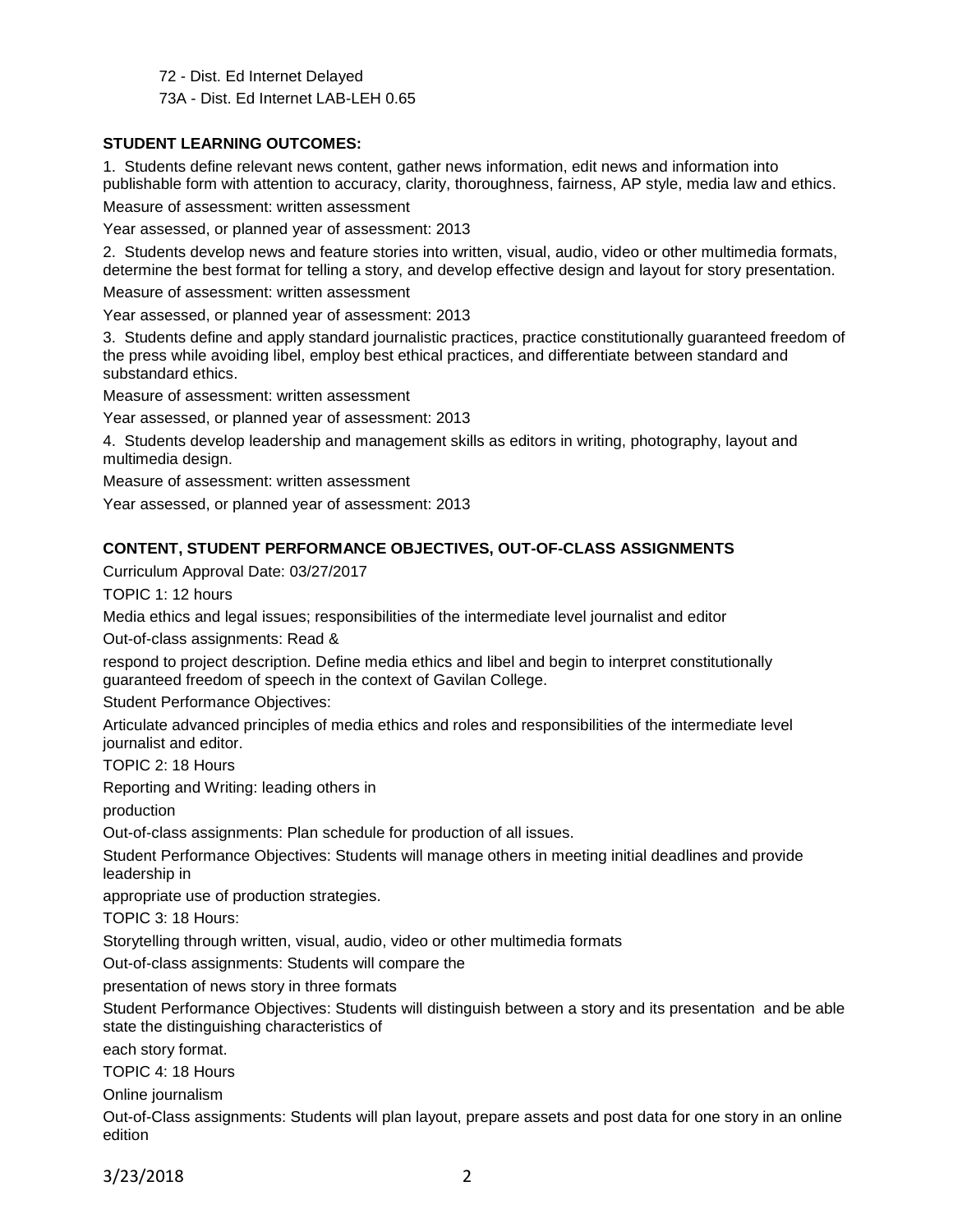Student Performance Objectives: Students will demonstrate the essential text and presentation elements of an online story TOPIC 5: 18 hours Broadcast journalism Out-of-class assignments: Groups will prepare a news story for Gav-TV Student Performance Objectives: Students will demonstrate the three essential elements of a television news story TOPIC: 6: 12 Hours Photojournalism Out-of-class assignments: Provide complete photographic coverage of an event for a college news story Student Performance Objectives: Students will successfully shoot, select, and post a news photographs TOPIC 7: 12 **Hours** The business side of publication--advertising, sales, distribution. Out-of-class assignments: Solicit two campus newspaper ads. Student Performance Objectives: Students will demonstrate techniques for seeking advertisers and augmenting readership.

### **METHODS OF INSTRUCTION:**

Exercises, field work, coached editing sessions, planning, role plays, and reflection sessions.

# **OUT OF CLASS ASSIGNMENTS:**

Required Outside Hours: 3 Assignment Description: Students will attend an editorial meeting of a local, regional or national news publication to learn professional standards, teamwork and structure.

### **METHODS OF EVALUATION:**

Writing assignments Percent of total grade: 20.00 % 20% - 30% Written homework; Term papers Problem-solving assignments Percent of total grade: 20.00 % 20% - 30% Field work Skill demonstrations Percent of total grade: 20.00 % 20% - 30% Class performance; Field work Objective examinations Percent of total grade: 20.00 % 20% - 30% Completion

### **REPRESENTATIVE TEXTBOOKS:**

Required Representative Textbooks

Brooks, Kennedy, Moen, Ranly. The Missouri Group, News Reporting and Writing. Boston, New York: Bedford/St. Martin,2017.

Textbook updated from previous edition: Written by professors with the School of Journalism of Missouri-Columbia, a leader in journalism education, the text offers fundamentals for concise writing in print, broadcast and online media and examples from journalists working various beats in the field.